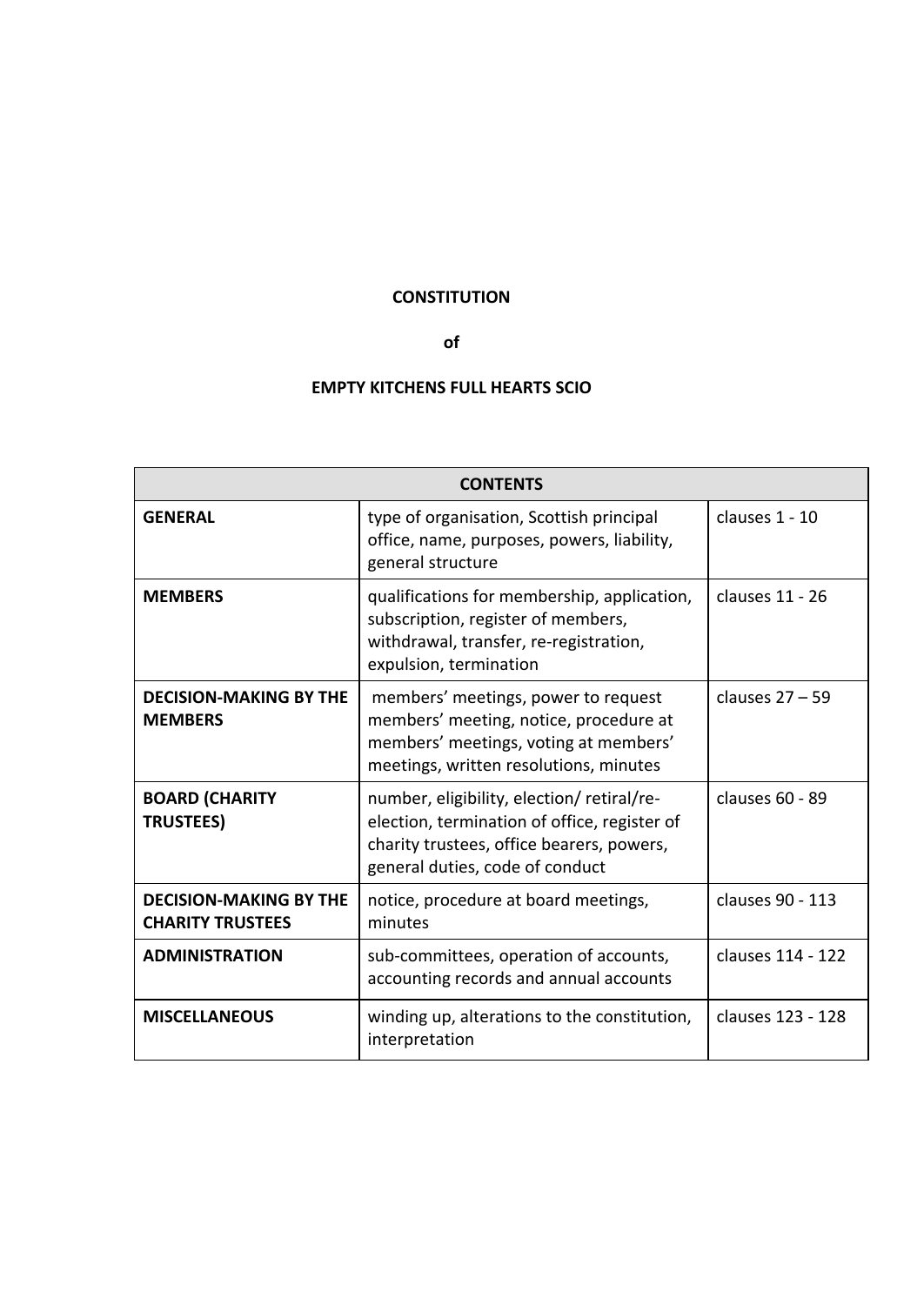## **GENERAL**

## **Type of organisation**

1 The organisation will, upon registration, be a Scottish Charitable Incorporated Organisation (SCIO).

## **Scottish principal office**

2 The principal office of the organisation will be in Scotland (and must remain in Scotland).

## **Name**

3 The name of the organisation is "Empty Kitchens Full Hearts SCIO".

## **Purposes**

- 4 The organisation's purpose is:
	- (a) To relieve poverty by providing nourishing meals free of charge and signposting information, advice and support on matters of social wellbeing.

## **Powers**

- 5 The organisation has power to do anything which is calculated to further its purposes or is conducive or incidental to doing so.
- 6 No part of the income or property of the organisation may be paid or transferred (directly or indirectly) to the members - either in the course of the organisation's existence or on dissolution - except where this is done in direct furtherance of the organisation's charitable purposes.

## **Liability of members**

- 7 The members of the organisation have no liability to pay any sums to help to meet the debts (or other liabilities) of the organisation if it is wound up; accordingly, if the organisation is unable to meet its debts, the members will not be held responsible.
- 8 The members and charity trustees have certain legal duties under the Charities and Trustee Investment (Scotland) Act 2005; and clause 7 does not exclude (or limit) any personal liabilities they might incur if they are in breach of those duties or in breach of other legal obligations or duties that apply to them personally.

## **General structure**

9 The structure of the organisation consists of:-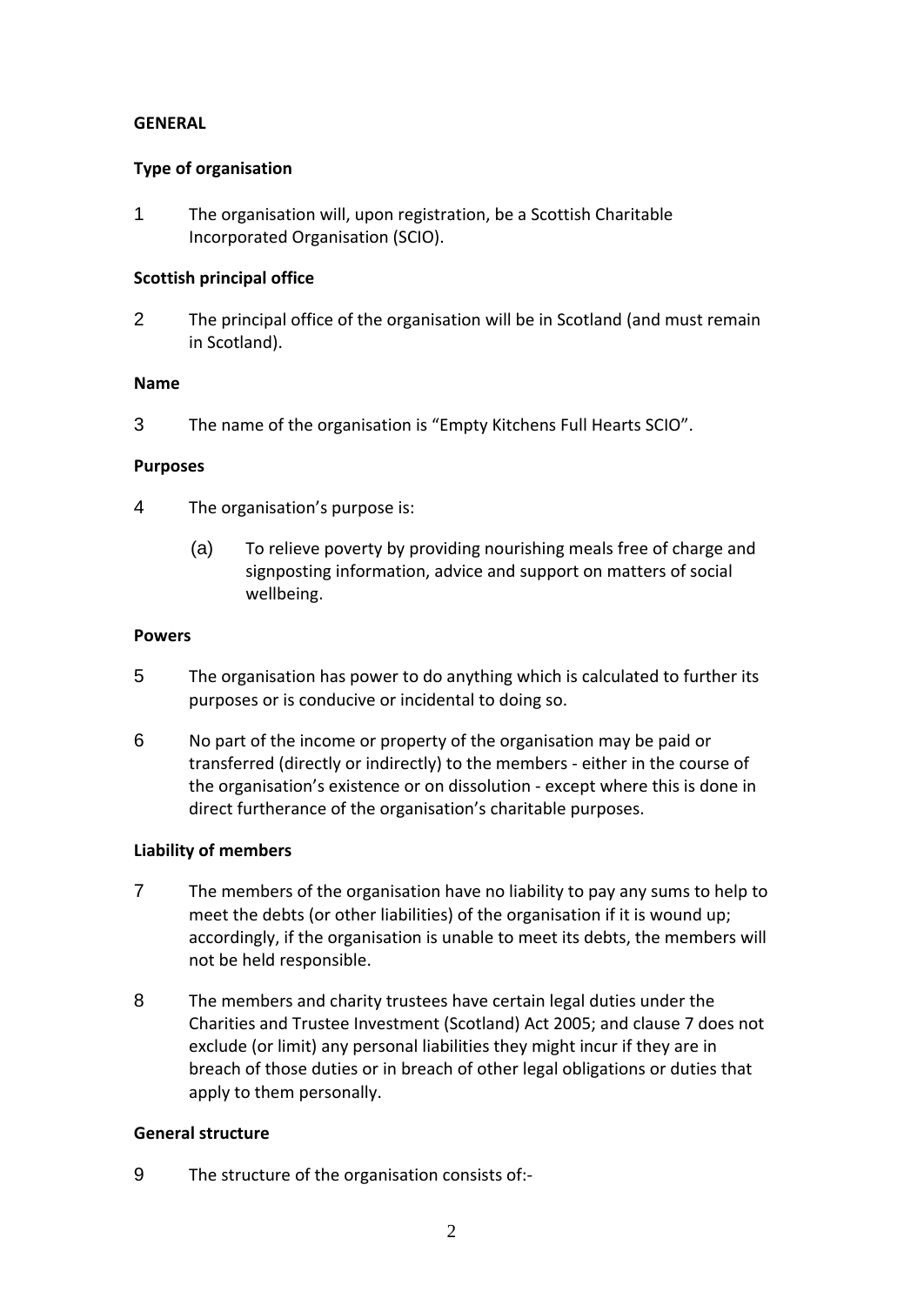- (a) the MEMBERS who have the right to attend members' meetings (including any annual members' meeting) and have important powers under the constitution; in particular, the members appoint people to serve on the board and take decisions on changes to the constitution itself;
- (b) the BOARD who hold regular meetings, and generally control the activities of the organisation; for example, the board is responsible for monitoring and controlling the financial position of the organisation.
- 10 The people serving on the board are referred to in this constitution as CHARITY TRUSTEES.

## **MEMBERS**

## **Qualifications for membership**

- 11 Membership is open to any individual aged 16 or over who supports the objects of Empty Kitchens Full Hearts SCIO and has volunteered with the organisation at any time in the past 12 months.
- 12 Employees of the organisation are not eligible for membership.

## **Application for membership**

- 13 Any person who wishes to become a member must sign a written application for membership; the application will then be considered by the board at its next board meeting.
- 14 The board may, at its discretion, refuse to admit any person to membership.
- 15 The board must notify each applicant promptly (in writing or by e-mail) of its decision on whether or not to admit them to membership.

## **Membership subscription**

16 No membership subscription will be payable.

## **Register of members**

- 17 The board must keep a register of members, setting out
	- (a) for each current member:
		- (i) their full name and address; and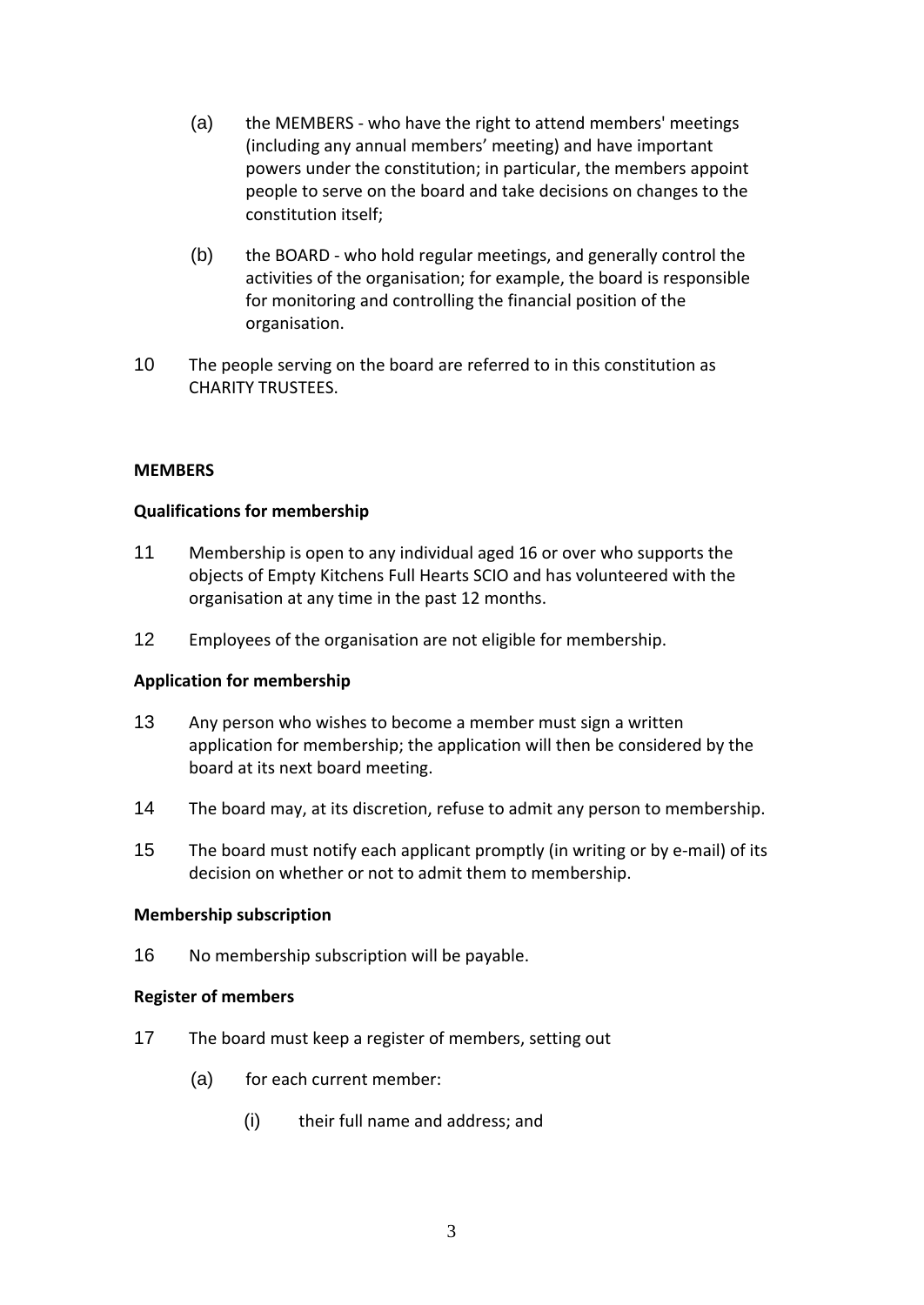- (ii) the date on which they were registered as a member of the organisation.
- (b) for each former member for at least six years from the date on which they ceased to be a member:
	- (i) their name; and
	- (ii) the date on which they ceased to be a member.
- 18 The board must ensure that the register of members is updated within 28 days of any change:
	- (a) which arises from a resolution of the board, or a resolution passed by the members of the organisation; or
	- (b) which is notified to the organisation.
- 19 If a member or charity trustee of the organisation requests a copy of the register of members, the board must ensure that a copy is supplied to them within 28 days, providing the request is reasonable; if the request is made by a member (rather than a charity trustee), the board may provide a copy which has the addresses blanked out.

## **Withdrawal from membership**

20 Any person who wants to withdraw from membership must give a written notice of withdrawal to the organisation, signed by them; they will cease to be a member as from the time when the notice is received by the organisation.

## **Transfer of membership**

21 Membership of the organisation may not be transferred by a member.

## **Re-registration of members**

- 22 The board may, at any time, issue notices to the members requiring them to confirm that they wish to remain as members of the organisation and allowing them a period of 28 days (running from the date of issue of the notice) to provide that confirmation to the board.
- 23 If a member fails to provide confirmation to the board (in writing or by email) that they wish to remain as a member of the organisation before the expiry of the 28-day period referred to in clause 22, the board may expel them from membership.
- 24 A notice under clause 22 will not be valid unless it refers specifically to the consequences (under clause 23) of failing to provide confirmation within the 28-day period.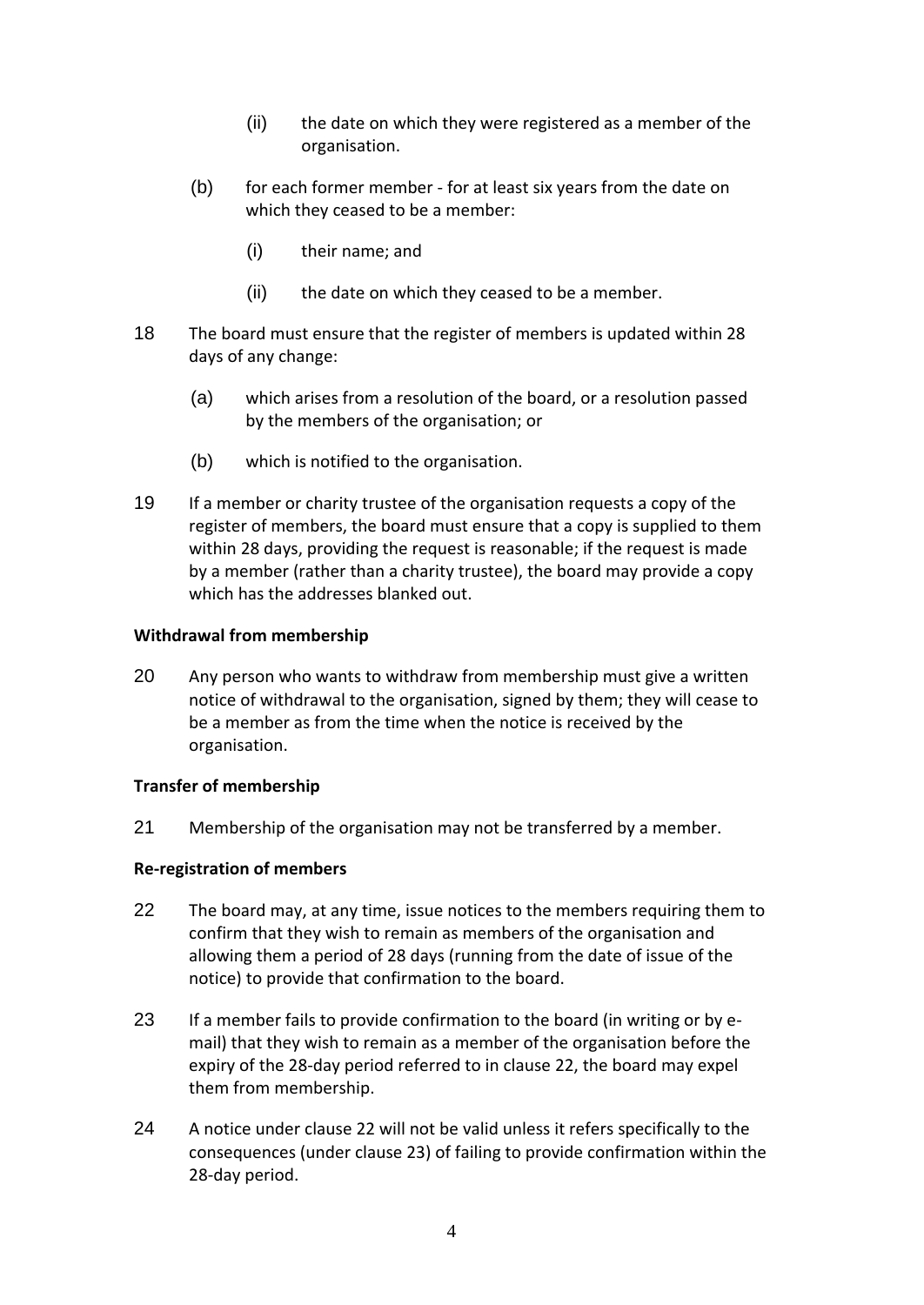## **Expulsion from membership**

- 25 Any person may be expelled from membership by way of a resolution passed by not less than two thirds of those present and voting at a members' meeting, providing the following procedures have been observed:-
	- (a) at least 21 days' notice of the intention to propose the resolution must be given to the member concerned, specifying the grounds for the proposed expulsion;
	- (b) the member concerned will be entitled to be heard on the resolution at the members' meeting at which the resolution is proposed.

## **Termination**

26 Membership of the organisation will terminate on death.

## **DECISION-MAKING BY THE MEMBERS**

## **Members' meetings**

- 27 The board must arrange a meeting of members (an annual members' meeting or "AGM") in each calendar year.
- 28 The gap between one AGM and the next must not be longer than 15 months.
- 29 Notwithstanding clause 27, an AGM does not need to be held during the calendar year in which the organisation is formed; but the first AGM must still be held within 15 months of the date on which the organisation is formed.
- 30 The business of each AGM must include:
	- (a) a report by the chair on the activities of the organisation;
	- (b) consideration of the annual accounts of the organisation;
	- (c) the election/re-election of charity trustees, as referred to in clauses 65 to 68.
- 31 The board may arrange a special members' meeting at any time.

## **Power to request the board to arrange a special members' meeting**

32 The board must arrange a special members' meeting if they are requested to do so by a notice (which may take the form of two or more documents in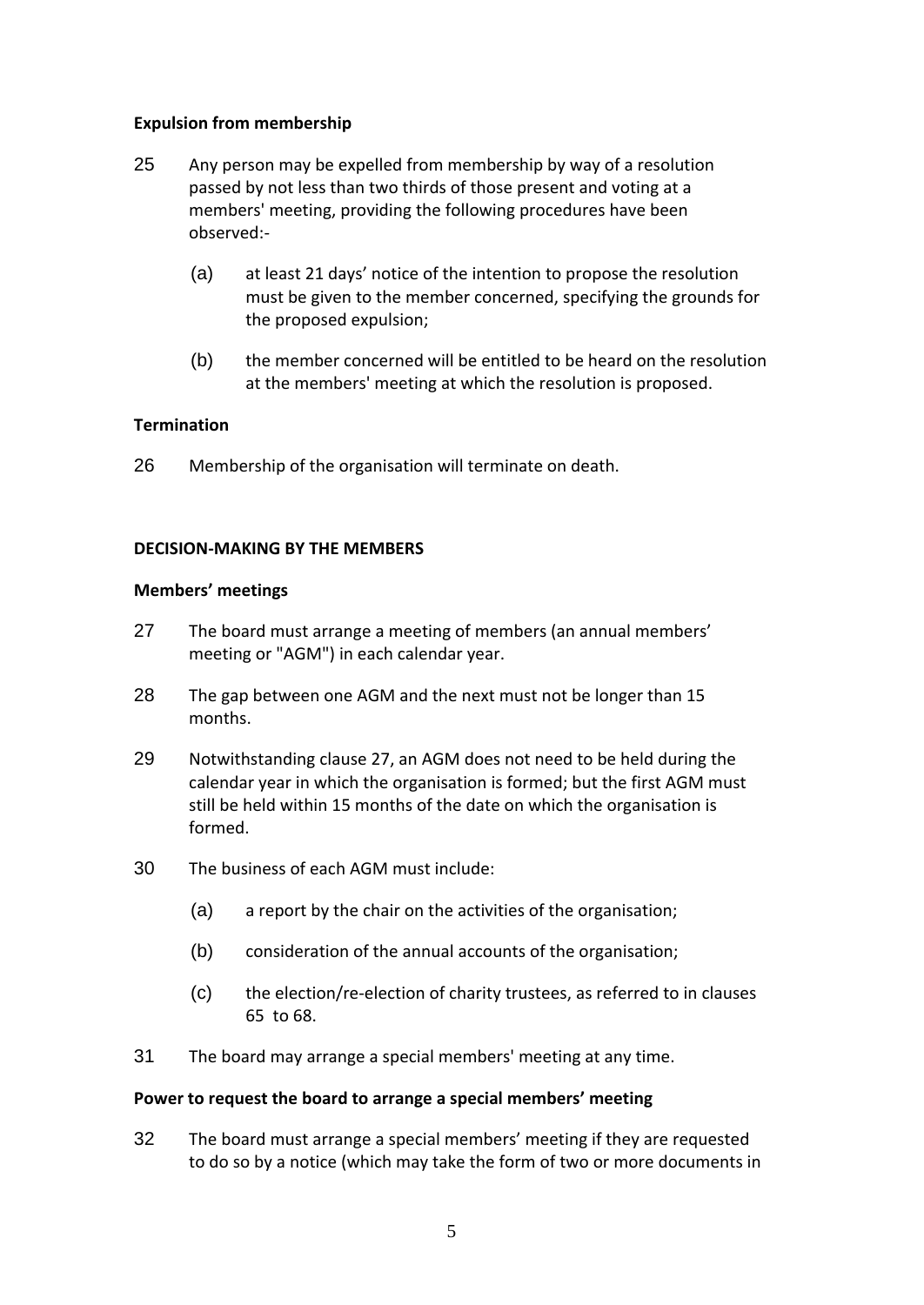the same terms, each signed by one or more members) by members who amount to 5% or more of the total membership of the organisation at the time, providing:

- (a) the notice states the purposes for which the meeting is to be held; and
- (b) those purposes are not inconsistent with the terms of this constitution, the Charities and Trustee (Investment) Scotland Act 2005 or any other statutory provision.
- 33 If the board receive a notice under clause 32, the date for the meeting which they arrange in accordance with the notice must not be later than 28 days from the date on which they received the notice.

#### **Notice of members' meetings**

- 34 At least 14 clear days' notice must be given of any AGM or any special members' meeting.
- 35 The notice calling a members' meeting must specify in general terms what business is to be dealt with at the meeting; and
	- (a) in the case of a resolution to alter the constitution, must set out the exact terms of the proposed alteration(s); or
	- (b) in the case of any other resolution falling within clause 50 (requirement for two-thirds majority) must set out the exact terms of the resolution.
- 36 The reference to "clear days" in clause 34 shall be taken to mean that, in calculating the period of notice,
	- (a) the day after the notices are posted (or sent by e-mail) should be excluded; and
	- (b) the day of the meeting itself should also be excluded.
- 37 Notice of every members' meeting must be given to all the members of the organisation, and to all the charity trustees; but the accidental omission to give notice to one or more members will not invalidate the proceedings at the meeting.
- 38 Any notice which requires to be given to a member under this constitution must be: -
	- (a) sent by post to the member, at the address last notified by them to the organisation; *or*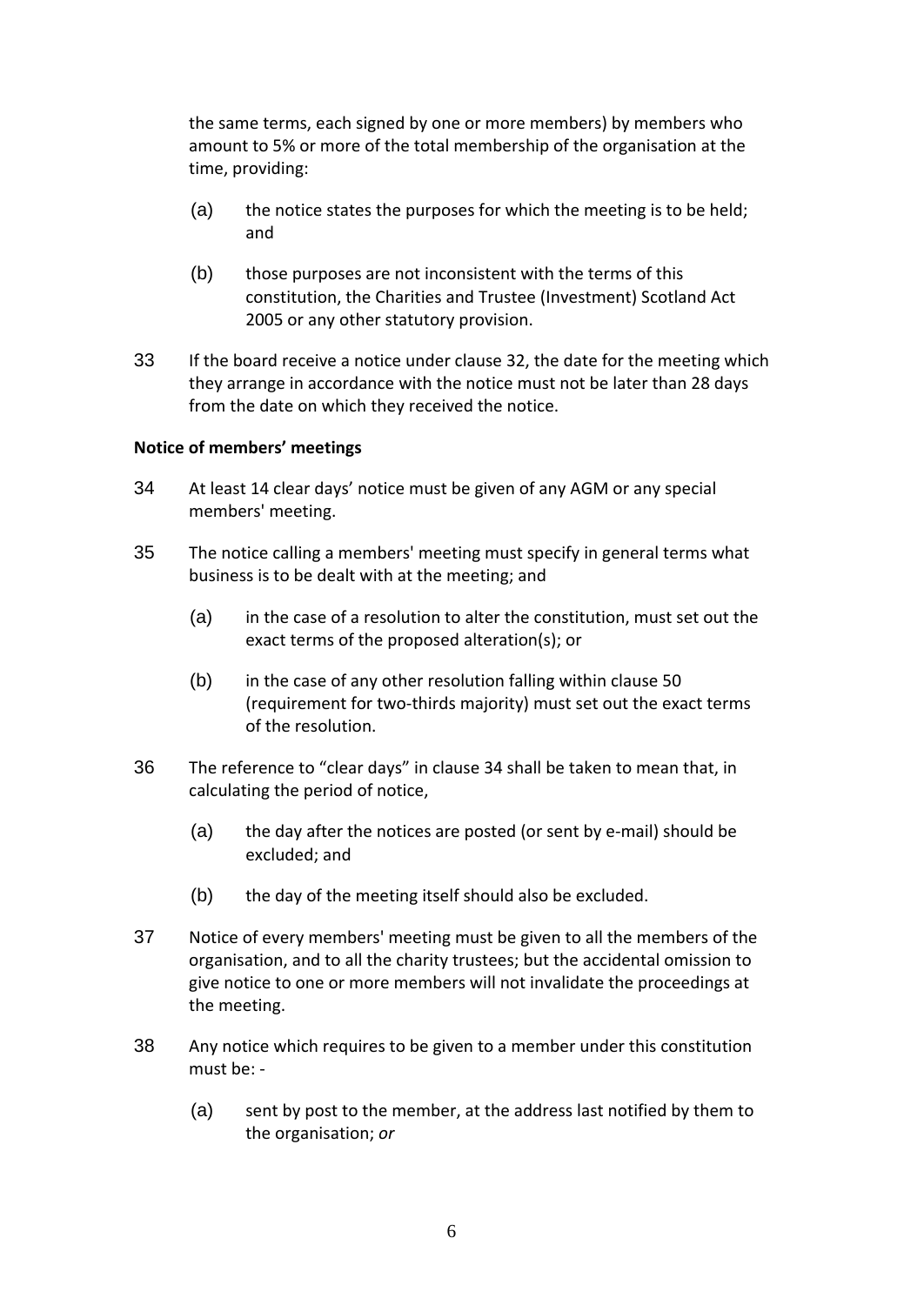- (b) sent by e-mail to the member, at the e-mail address last notified by them to the organisation.
- 39 If members and charity trustees are to be permitted to participate in a members' meeting by way of audio and/or audio-visual link(s), the notice (or notes accompanying the notice) must:
	- (a) set out details of how to connect and participate via that link or links; and
	- (b) (particularly for the benefit of those members who may have difficulties in using a computer or laptop for this purpose) draw members' attention to participating in the meeting via an audio link accessed by phone using dial-in details (if that forms part of the arrangements).

## **Procedure at members' meetings**

- 40 The board may if they consider appropriate make arrangements for members and charity trustees to participate in members' meetings by way of audio and/or audio-visual link(s) which allow them to hear and contribute to discussions at the meeting, providing:
	- (a) the means by which members and charity trustees can participate via that link or links are not subject to technical complexities, significant costs or other factors which are likely to represent - for all or a significant proportion of the membership - a barrier to participation;
	- (b) the notice calling the meeting (or notes accompanying the notice) contains the information required under clause 39; and
	- (c) the manner in which the meeting is conducted ensures, so far as reasonably possible, that those members and charity trustees who participate via an audio or audio-visual link are not disadvantaged with regard to their ability to contribute to discussions at the meeting, as compared with those members and charity trustees (if any) who are attending in person (and vice versa).
- 41 If restrictions arising from public health legislation or guidance are likely to mean that attendance in person at a proposed members' meeting would not be possible or advisable for all or a significant proportion of the membership, the board must make arrangements for members and charity trustees to participate in that members' meeting by way of audio and/or audio-visual link(s) which allow them to hear and contribute to discussions at the meeting; and on the basis that the requirements set out in paragraphs (a) to (c) of clause 40 will apply.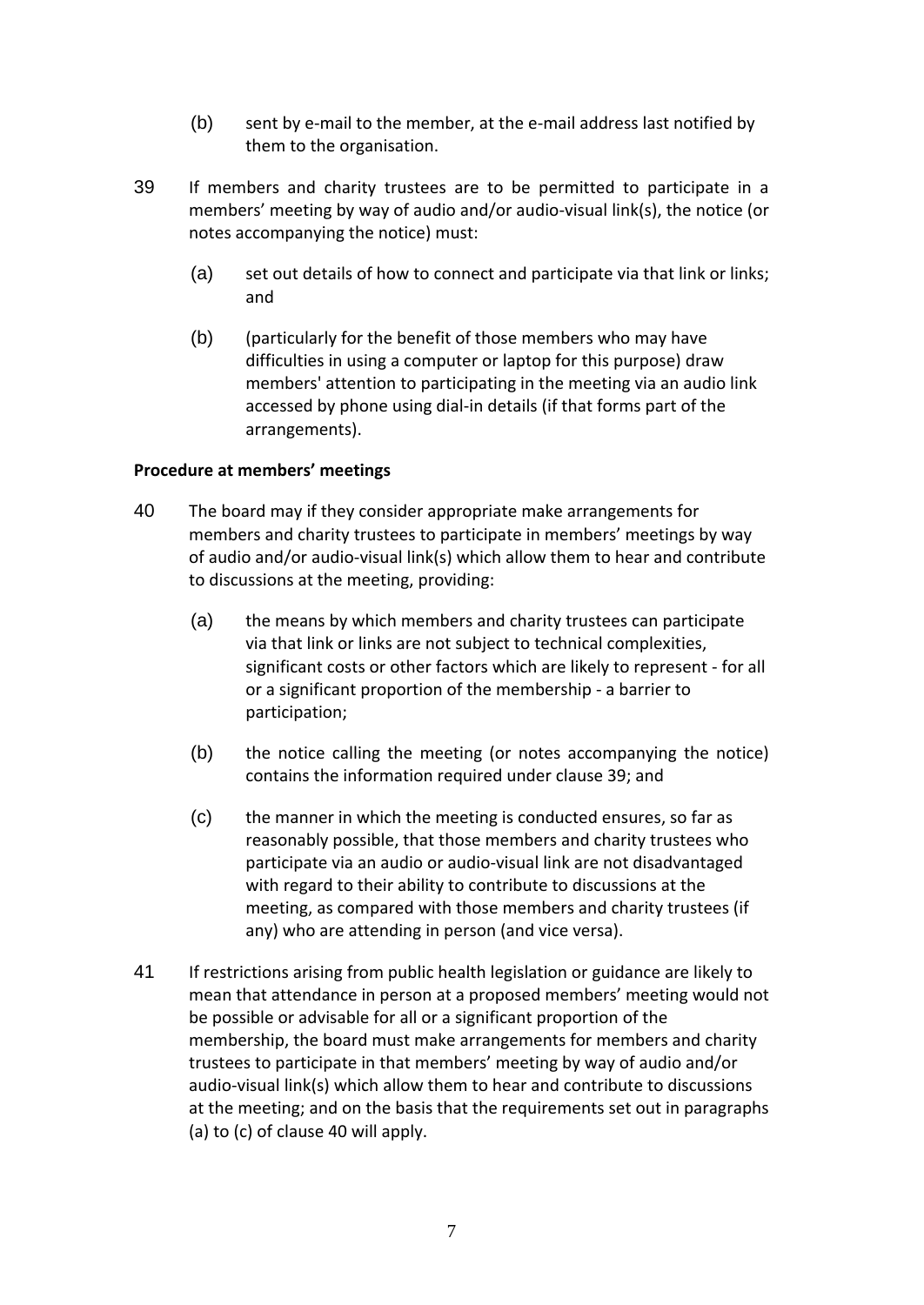- 42 A members' meeting may involve two or more members or charity trustees participating via attendance in person while other members and/or charity trustees participate via audio and/or audio-visual links; or it may involve participation solely via audio and/or audio-visual links.
- 43 The quorum for a members' meeting is 3 members, present in person.
- 44 An individual participating in a members' meeting via an audio or audio-visual link which allows them to hear and contribute to discussions at the meeting will be deemed to be present in person at the meeting.
- 45 If a quorum is not present within 15 minutes after the time at which a members' meeting was due to start - or if a quorum ceases to be present during a members' meeting - the meeting cannot proceed; and fresh notices of meeting will require to be sent out, to deal with the business (or remaining business) which was intended to be conducted.
- 46 The chair of the organisation should act as chairperson of each members' meeting.
- 47 If the chair of the organisation is not present within 15 minutes after the time at which the meeting was due to start (or is not willing to act as chairperson), the charity trustees present at the meeting must elect (from among themselves) the person who will act as chairperson of that meeting.

## **Voting at members' meetings**

- 48 Every member has one vote, which must be given personally (subject to clause 53).
- 49 All decisions at members' meetings will be made by majority vote with the exception of the types of resolution listed in clause 50.
- 50 The following resolutions will be valid only if passed by not less than two thirds of those voting on the resolution at a members' meeting (or if passed by way of a written resolution under clause 57):
	- (a) a resolution amending the constitution;
	- (b) a resolution expelling a person from membership under clause 25;
	- (c) a resolution directing the board to take any particular step (or directing the board not to take any particular step);
	- (d) a resolution approving the amalgamation of the organisation with another SCIO (or approving the constitution of the new SCIO to be constituted as the successor pursuant to that amalgamation);
	- (e) a resolution to the effect that all of the organisation's property, rights and liabilities should be transferred to another SCIO (or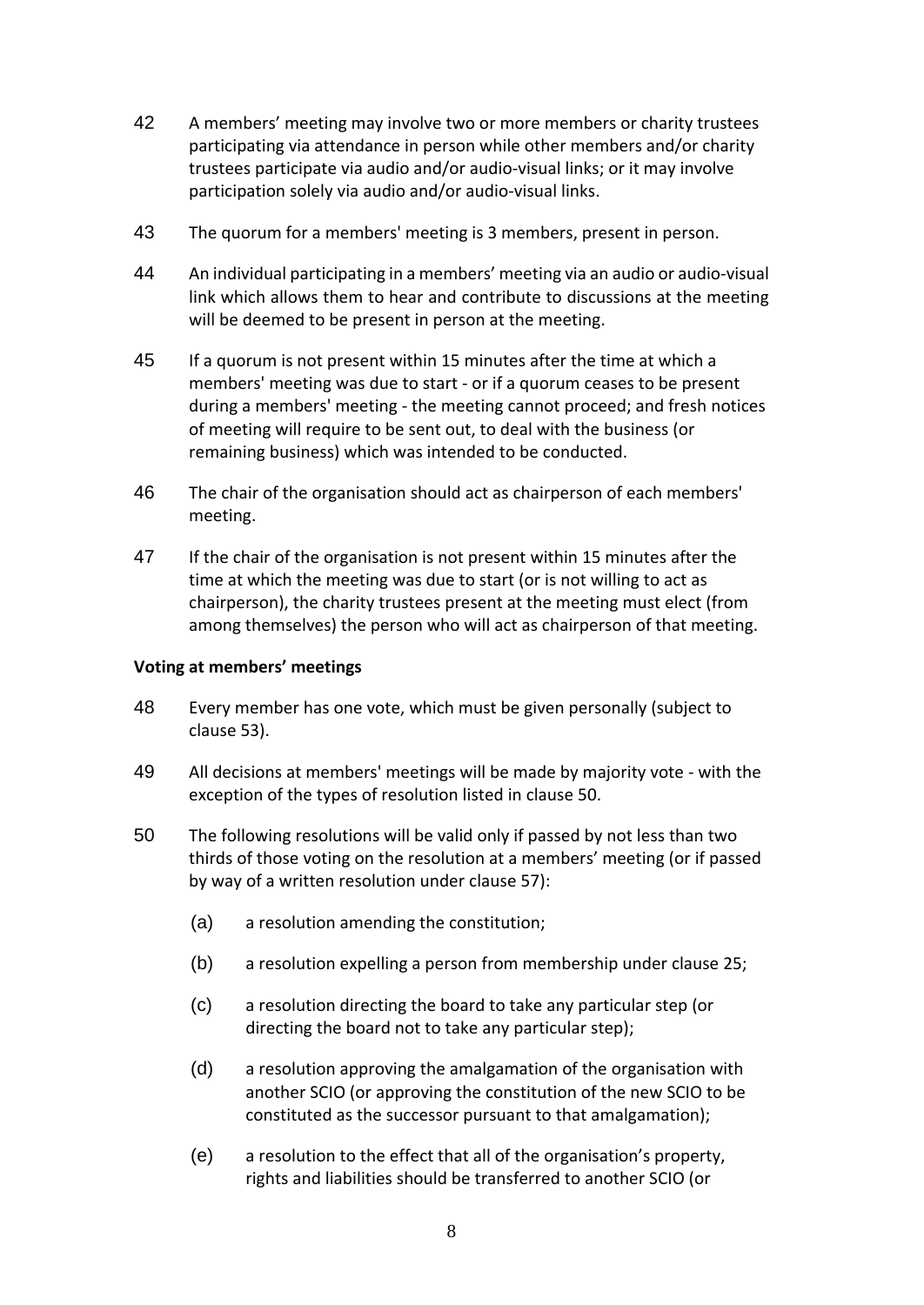agreeing to the transfer from another SCIO of all of its property, rights and liabilities);

- (f) a resolution for the winding up or dissolution of the organisation.
- 51 If there is an equal number of votes for and against any resolution, the chairperson of the meeting will be entitled to a second (casting) vote.
- 52 A resolution put to the vote at a members' meeting will be decided on a show of hands - unless the chairperson (or at least two other members present at the meeting) ask for a secret ballot.
- 53 Where members are participating in a meeting via an audio or audio-visual link, they may cast their votes on any resolution orally, or by way of some form of visual indication, or by use of a voting button or similar, or by way of a message sent electronically - and providing the board have no reasonable grounds for suspicion as regards authenticity, any such action shall be deemed to be a vote cast personally via a show of hands.
- 54 The chairperson will decide how any secret ballot is to be conducted, and they will declare the result of the ballot at the meeting.
- 55 Where members are participating in a meeting via audio and/or audio-visual links, the chairperson's directions regarding how a secret ballot is to be conducted may allow those members to cast their votes on the secret ballot via any or all of the methods referred to in clause 53, providing reasonable steps are taken to preserve anonymity (while at the same time, addressing any risk of irregularities in the process).

## **Technical objections to remote participation in members' meetings**

- 56 This constitution imposes certain requirements regarding the use of audio and/or audio-visual links as a means of participation and voting at members' meetings; providing the arrangements made by the board in relation to a given members' meeting (and the manner in which the meeting is conducted) are consistent with those requirements:
	- (a) a member cannot insist on participating in the members' meeting, or voting at the members' meeting, by any particular means;
	- (b) the members' meeting need not be held in any particular place;
	- (c) the members' meeting may be held without any particular number of those participating in the meeting being present in person at the same place (but, notwithstanding that, the quorum requirements taking account of those participating via audio and/or audio-visual links - must still be met);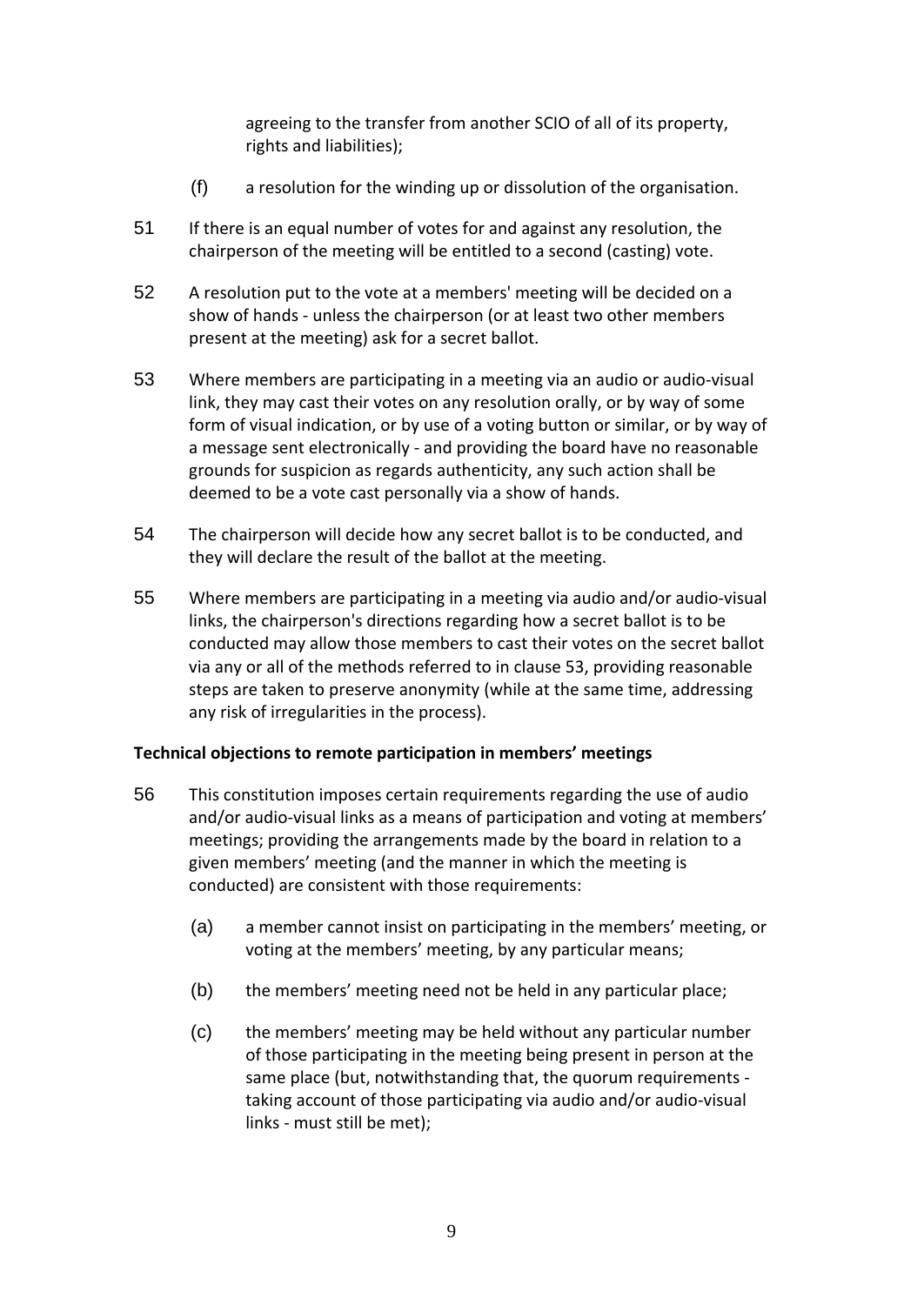- (d) the members' meeting may be held by any means which permits those participating in the meeting to hear and contribute to discussions at the meeting;
- (e) a member will be able to exercise the right to vote at the members' meeting (including where a secret ballot is to be held) by such means as is determined by the chairperson of the meeting (consistent with the arrangements made by the board) and which permits that member's vote to be taken into account in determining whether or not a resolution is passed.

## **Written resolutions by members**

57 A resolution agreed to in writing (or by e-mail) by all the members will be as valid as if it had been passed at a members' meeting; the date of the resolution will be taken to be the date on which the last member agreed to it.

#### **Minutes**

- 58 The board must ensure that proper minutes are kept in relation to all members' meetings.
- 59 Minutes of members' meetings must include the names of those present; and (so far as possible) should be signed by the chairperson of the meeting.

## **BOARD**

## **Number of charity trustees**

- 60 The maximum number of charity trustees is 12; out of that:
	- (a) no more than 10 shall be charity trustees who were elected/appointed under clauses 65 and 66 (or deemed to have been appointed under clause 64); and
	- (b) no more than 3 shall be charity trustees who were co-opted under the provisions of clauses [69](#page-10-0) and [70.](#page-11-0)
- 61 The minimum number of charity trustees is 3.

## **Eligibility**

62 A person shall not be eligible for election/appointment to the board under clauses 65 to 68 unless they are a member of the organisation; a person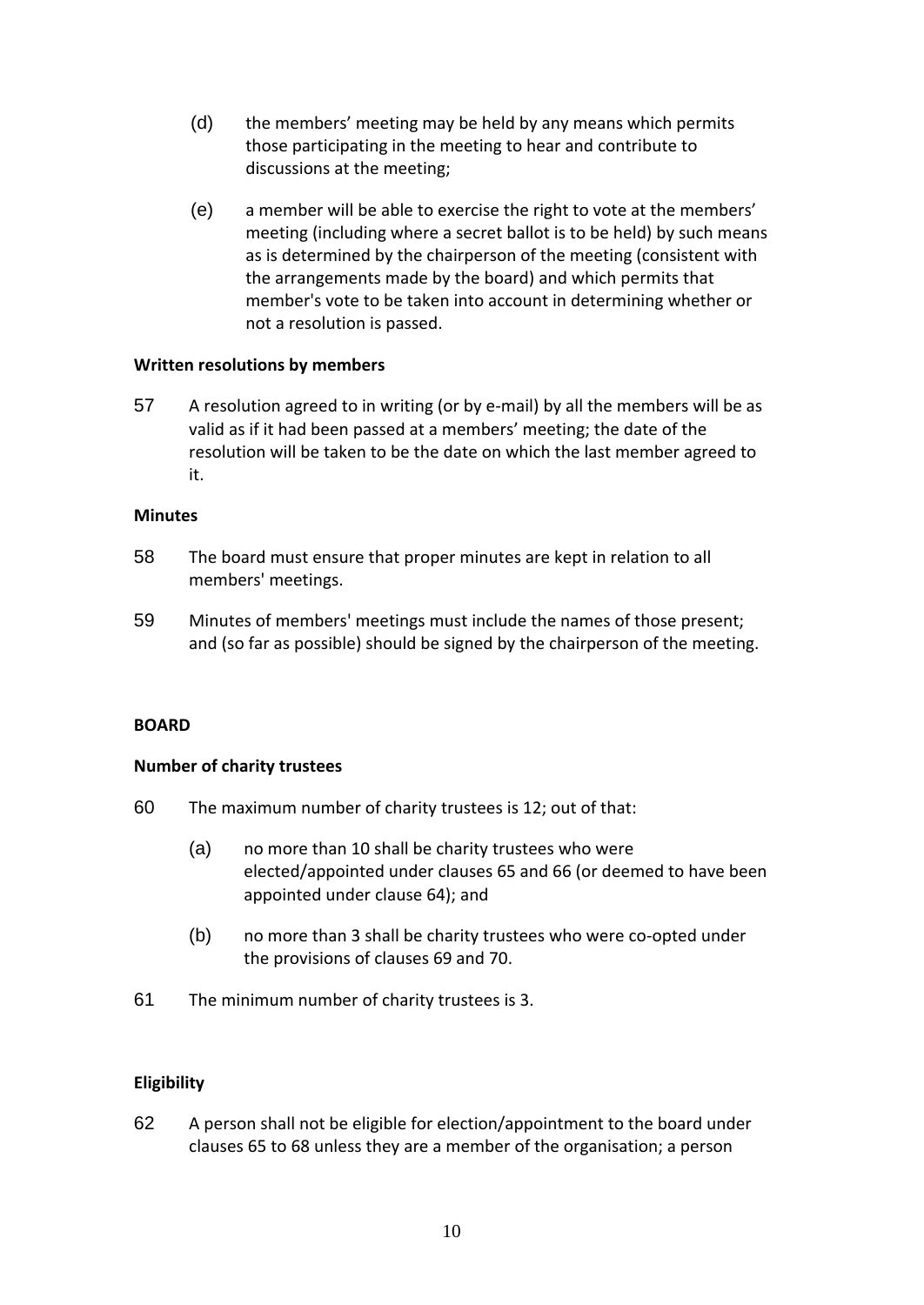appointed to the board under clause [69](#page-10-0) need not, however, be a member of the organisation.

- 63 A person will not be eligible for election or appointment to the board if they are: -
	- (a) disqualified from being a charity trustee under the Charities and Trustee Investment (Scotland) Act 2005; or
	- (b) an employee of the organisation.

## **Initial charity trustees**

64 The individuals who signed the charity trustee declaration forms which accompanied the application for incorporation of the organisation shall be deemed to have been appointed by the members as charity trustees with effect from the date of incorporation of the organisation.

## **Election, retiral, re-election**

- 65 At each AGM, the members may elect any member (unless they are debarred from membership under clause 63) to be a charity trustee.
- 66 The board may at any time appoint any member (unless they are debarred from membership under clause 63) to be a charity trustee.
- 67 At each AGM, all of the charity trustees elected/appointed under clauses 65 and 66 (and, in the case of the first AGM, those deemed to have been appointed under clause 64) shall retire from office – but shall then be eligible for re-election under clause 65.
- 68 A charity trustee retiring at an AGM will be deemed to have been re-elected unless: -
	- (a) they advise the board prior to the conclusion of the AGM that they do not wish to be re-appointed as a charity trustee; or
	- (b) an election process was held at the AGM and they were not among those elected/re-elected through that process; or
	- (c) a resolution for the re-election of that charity trustee was put to the AGM and was not carried.

## **Appointment/re-appointment of co-opted charity trustees**

<span id="page-10-0"></span>69 In addition to their powers under clause 66, the board may at any time appoint any non-member of the organisation to be a charity trustee (subject to clause 60, and providing they are not debarred from membership under clause 63) either on the basis that they have been nominated by a body with which the organisation has a close contact in the course of its activities or on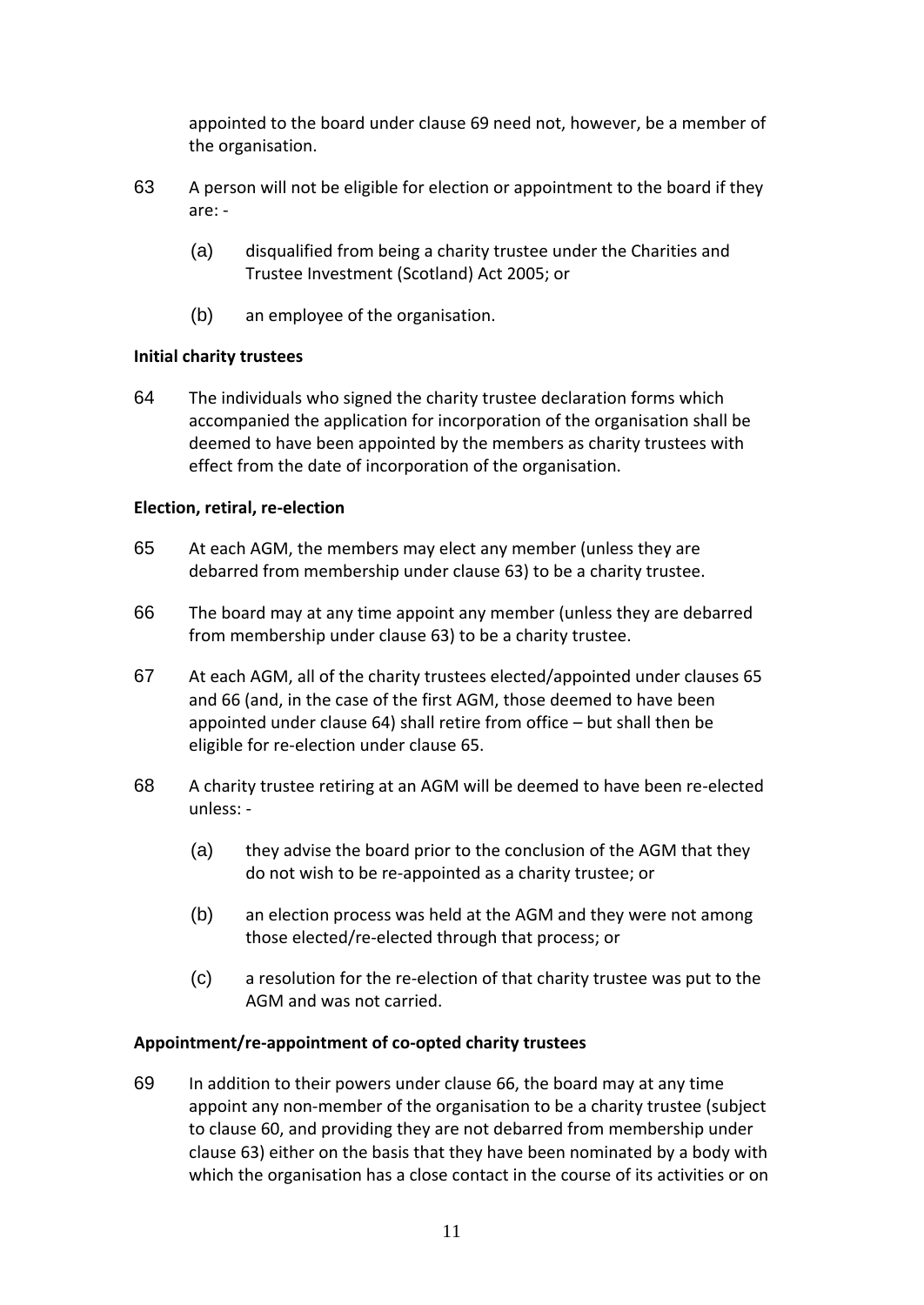the basis that they have specialist experience and/or skills which could be of assistance to the board.

<span id="page-11-0"></span>70 At each AGM, all of the charity trustees appointed under clause [69](#page-10-0) shall retire from office – but shall then be eligible for re-appointment under that clause.

## **Termination of office**

- 71 A charity trustee will automatically cease to hold office if:
	- (a) they become disqualified from being a charity trustee under the Charities and Trustee Investment (Scotland) Act 2005;
	- (b) they become incapable for medical reasons of carrying out their duties as a charity trustee - but only if that has continued (or is expected to continue) for a period of more than six months;
	- (c) (in the case of a charity trustee elected/appointed under clauses 65 to 68) they cease to be a member of the organisation;
	- (d) they become an employee of the organisation;
	- (e) they give the organisation a notice of resignation, signed by them;
	- $(f)$  they are absent (without good reason, in the opinion of the board) from more than three consecutive meetings of the board - but only if the board resolves to remove them from office;
	- (g) they are removed from office by resolution of the board on the grounds that they are considered to have committed a material breach of the code of conduct for charity trustees (as referred to in clause 88);
	- (h) they are removed from office by resolution of the board on the grounds that they are considered to have been in serious or persistent breach of their duties under section 66(1) or (2) of the Charities and Trustee Investment (Scotland) Act 2005; or
	- (i) they are removed from office by a resolution of the members passed at a members' meeting.
- 72 A resolution under paragraph  $(g)$ ,  $(h)$  or  $(i)$  shall be valid only if: -
	- (a) the charity trustee who is the subject of the resolution is given reasonable prior written notice of the grounds upon which the resolution for their removal is to be proposed;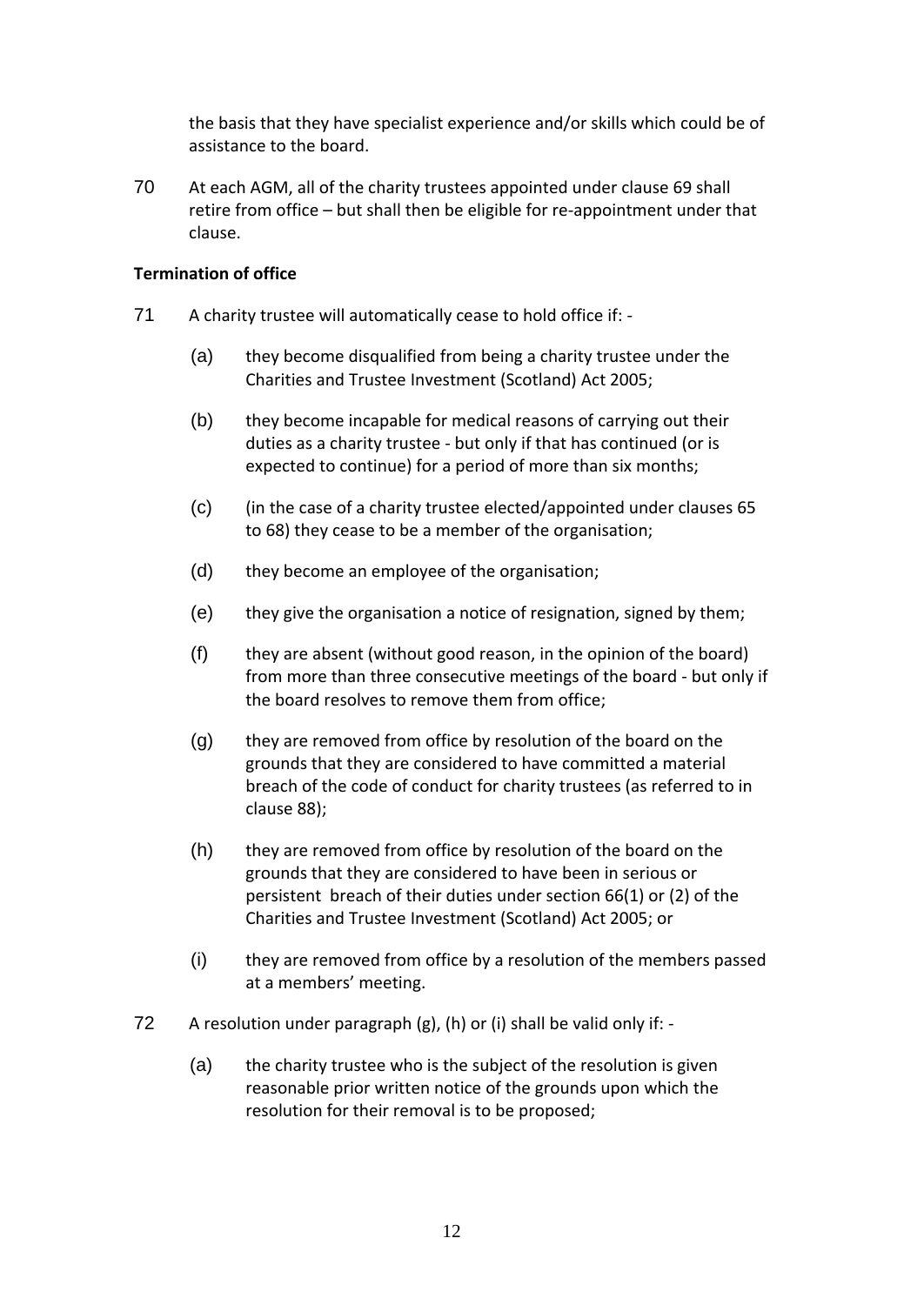- (b) the charity trustee concerned is given the opportunity to address the meeting at which the resolution is proposed, prior to the resolution being put to the vote; and
- (c) (in the case of a resolution under paragraph  $(g)$  or  $(h)$ ) at least two thirds (to the nearest round number) of the charity trustees then in office vote in favour of the resolution.

## **Register of charity trustees**

- 73 The board must keep a register of charity trustees, setting out:-
	- (a) for each current charity trustee:
		- (i) their full name and address;
		- (ii) the date on which they were appointed as a charity trustee; and
		- (iii) any office held by them in the organisation;
	- (b) for each former charity trustee for at least 6 years from the date on which they ceased to be a charity trustee:
		- (i) the name of the charity trustee;
		- (ii) any office held by them in the organisation; and
		- (iii) the date on which they ceased to be a charity trustee.
- 74 The board must ensure that the register of charity trustees is updated within 28 days of any change:-
	- (a) which arises from a resolution of the board or a resolution passed by the members of the organisation; or
	- (b) which is notified to the organisation.
- 75 If any person requests a copy of the register of charity trustees, the board must ensure that a copy is supplied to them within 28 days, providing the request is reasonable; if the request is made by a person who is not a charity trustee of the organisation, the board may provide a copy which has the addresses blanked out - if the SCIO is satisfied that including that information is likely to jeopardise the safety or security of any person or premises.

## **Office-bearers**

76 The charity trustees must elect (from among themselves) a chair, a treasurer and a secretary.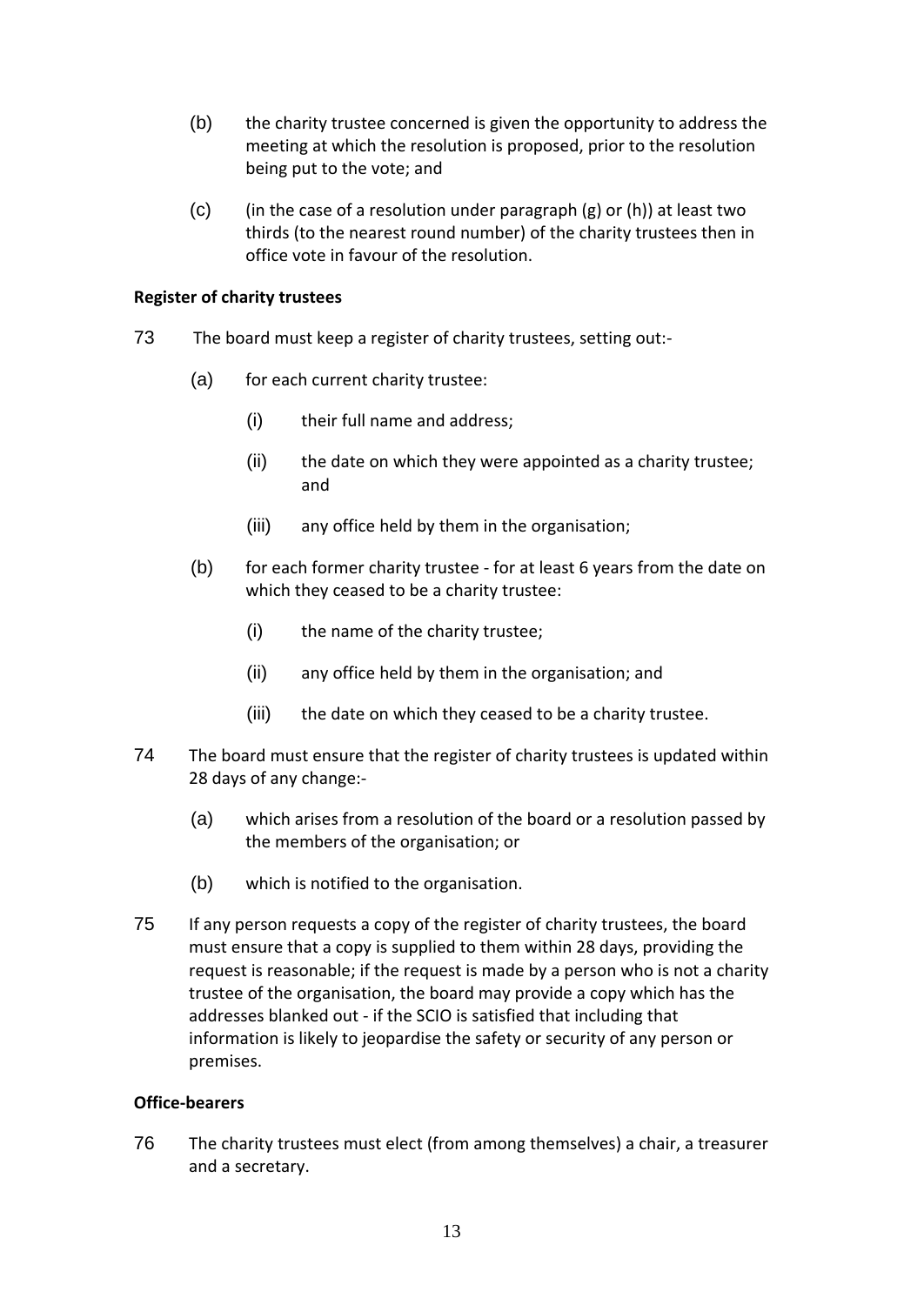- 77 In addition to the office-bearers required under clause 76, the charity trustees may elect (from among themselves) further office-bearers if they consider that appropriate.
- 78 All of the office-bearers will cease to hold office at the conclusion of each AGM, but may then be re-elected under clause 76 or 77.
- 79 A person elected to any office will automatically cease to hold that office:
	- (a) if they cease to be a charity trustee; *or*
	- (b) if they give to the organisation a notice of resignation from that office, signed by them.

## **Powers of board**

- 80 Except where this constitution states otherwise, the organisation (and its assets and operations) will be managed by the board; and the board may exercise all the powers of the organisation.
- 81 A meeting of the board at which a quorum is present may exercise all powers exercisable by the board.
- 82 The members may, by way of a resolution passed in compliance with clause 50 (requirement for two-thirds majority), direct the board to take any particular step or direct the board not to take any particular step; and the board shall give effect to any such direction accordingly.

## **Charity trustees - general duties**

- 83 Each of the charity trustees has a duty, in exercising functions as a charity trustee, to act in the interests of the organisation; and, in particular, must:-
	- (a) seek, in good faith, to ensure that the organisation acts in a manner which is in accordance with its purposes;
	- (b) act with the care and diligence which it is reasonable to expect of a person who is managing the affairs of another person;
	- (c) in circumstances giving rise to the possibility of a conflict of interest between the organisation and any other party:
		- (i) put the interests of the organisation before that of the other party; or
		- (ii) where any other duty prevents them from doing so, disclose the conflicting interest to the organisation and refrain from participating in any deliberation or decision of the other charity trustees with regard to the matter in question;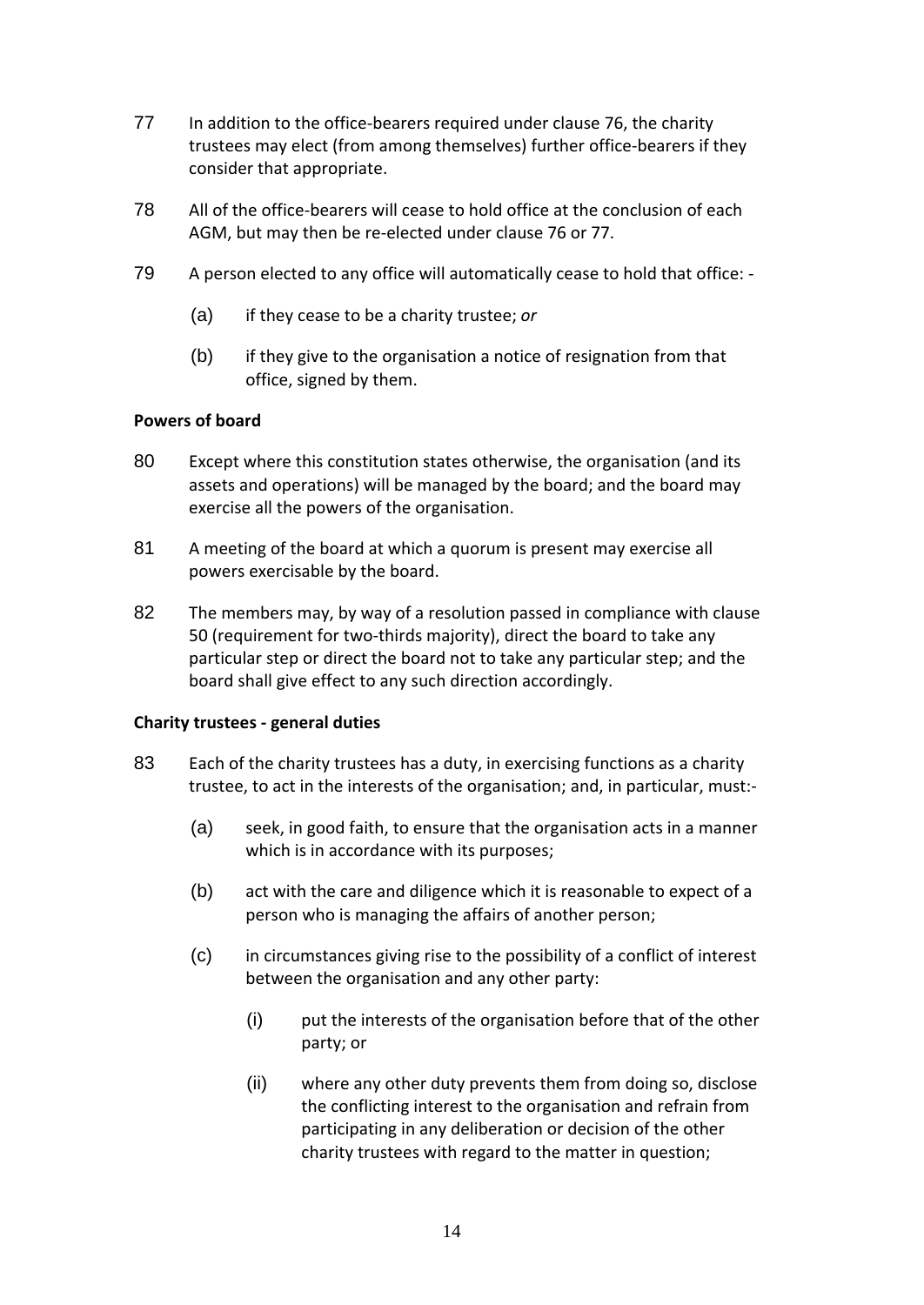- (d) ensure that the organisation complies with any direction, requirement, notice or duty imposed under or by virtue of the Charities and Trustee Investment (Scotland) Act 2005.
- 84 In addition to the duties outlined in clause 83, all of the charity trustees must take such steps as are reasonably practicable for the purpose of ensuring: -
	- (a) that any breach of any of those duties by a charity trustee is corrected by the charity trustee concerned and not repeated; and
	- (b) that any trustee who has been in serious or persistent breach of those duties is removed as a trustee.
- 85 Provided they have declared their interest and have not voted on the question of whether or not the organisation should enter into the arrangement - a charity trustee will not be debarred from entering into an arrangement with the organisation in which they have a personal interest; and (subject to clause 86 and to the provisions relating to remuneration for services contained in the Charities and Trustee Investment (Scotland) Act 2005), they may retain any personal benefit which arises from that arrangement.
- 86 No charity trustee may serve as an employee (full time or part time) of the organisation; and no charity trustee may be given any remuneration by the organisation for carrying out their duties as a charity trustee.
- 87 The charity trustees may be paid all travelling and other expenses reasonably incurred by them in connection with carrying out their duties; this may include expenses relating to their attendance at meetings.

## **Code of conduct for charity trustees**

- 88 Each of the charity trustees shall comply with the code of conduct (incorporating detailed rules on conflict of interest) prescribed by the board from time to time.
- 89 The code of conduct referred to in clause 88 shall be supplemental to the provisions relating to the conduct of charity trustees contained in this constitution and the duties imposed on charity trustees under the Charities and Trustee Investment (Scotland) Act 2005; and all relevant provisions of this constitution shall be interpreted and applied in accordance with the provisions of the code of conduct in force from time to time.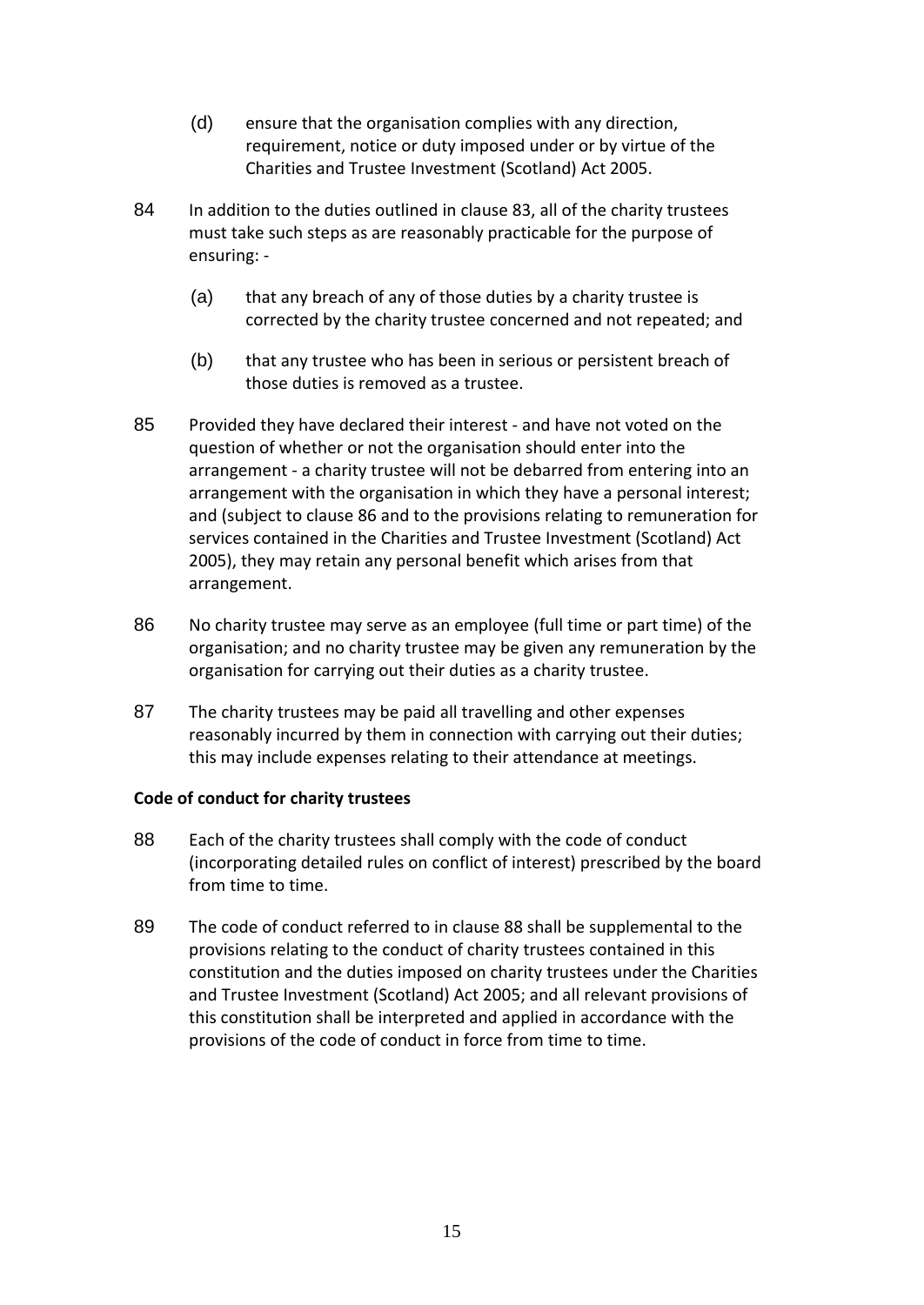## **DECISION-MAKING BY THE CHARITY TRUSTEES**

## **Notice of board meetings**

- 90 Any charity trustee may call a meeting of the board *or* ask the secretary to call a meeting of the board.
- 91 At least 7 days' notice must be given of each board meeting, unless (in the opinion of the person calling the meeting) there is a degree of urgency which makes that inappropriate.
- 92 If charity trustees are to be permitted to participate in a board meeting by way of audio and/or audio-visual link(s), the charity trustees must, in advance of the meeting, be provided with details of how to connect and participate via that link or links; and (particularly for the benefit of those charity trustees who may have difficulties in using a computer or laptop for this purpose) the charity trustees' attention should be drawn to the following options:
	- (a) participating in the meeting via an audio link accessed by phone, using dial-in details (if that forms part of the arrangements);
	- (b) (where attendance in person is to be permitted, either on an open basis or subject to a restriction on the total number who will be permitted to attend) the ability to attend the meeting in person.

## **Procedure at board meetings**

- 93 No valid decisions can be taken at a board meeting unless a quorum is present; the quorum for board meetings is 3 charity trustees, present in person.
- 94 An individual participating in a board meeting via an audio or audio-visual link which allows them to hear and contribute to discussions at the meeting will be deemed to be present in person (or, if they are not a charity trustee, will be deemed to be in attendance) at the meeting.
- 95 If at any time the number of charity trustees in office falls below the number stated as the quorum in clause 93, the remaining charity trustee(s) will have power to fill the vacancies or call a members' meeting - but will not be able to take any other valid decisions.
- 96 The chair of the organisation should act as chairperson of each board meeting.
- 97 If the chair is not present within 15 minutes after the time at which the meeting was due to start (or is not willing to act as chairperson), the charity trustees present at the meeting must elect (from among themselves) the person who will act as chairperson of that meeting.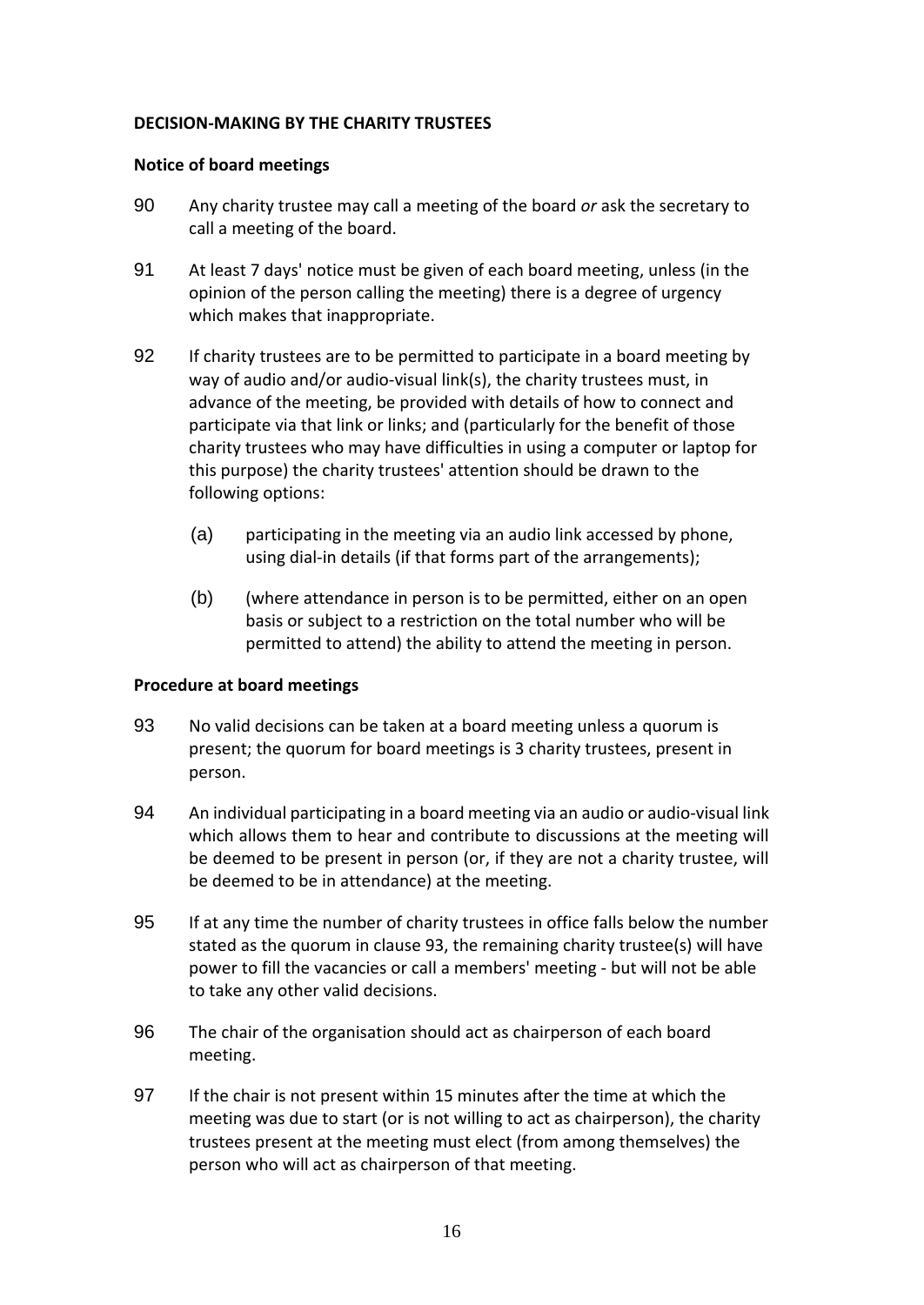- 98 Every charity trustee has one vote, which must be given personally (subject to clause 104).
- 99 All decisions at board meetings will be made by majority vote.
- 100 If there is an equal number of votes for and against any resolution, the chairperson of the meeting will be entitled to a second (casting) vote.
- 101 The board may if they consider appropriate allow charity trustees to participate in board meetings by way of an audio and/or audio-visual link or links which allow them to hear and contribute to discussions at the meeting, providing:
	- (a) the means by which charity trustees can participate via that link or links are not subject to technical complexities, significant costs or other factors which are likely to represent - for all, or a significant proportion, of the charity trustees - a barrier to participation; and
	- (b) the manner in which the meeting is conducted ensures, so far as reasonably possible, that those charity trustees who participate via an audio or audio-visual link are not disadvantaged with regard to their ability to contribute to discussions at the meeting, as compared with those charity trustees (if any) who are attending in person (and vice versa).
- 102 If restrictions arising from public health legislation, directions or guidance are likely to mean that attendance in person at a proposed board meeting would not be possible or advisable for one or more of the charity trustees, the board must make arrangements for charity trustees to participate in that board meeting by way of audio and/or audio-visual link(s); and on the basis that:
	- (a) the requirements set out in paragraphs (a) and (b) of clause 101 will apply; and
	- (b) the board must use all reasonable endeavours to ensure that all charity trustees have access to one or more means by which they may hear and contribute to discussions at the meeting.
- 103 A board meeting may involve two or more charity trustees participating via attendance in person while other charity trustees participate via audio and/or audio-visual links; or it may involve participation solely via audio and/or audio-visual links.
- 104 Where a charity trustee or charity trustees are participating in a board meeting via an audio or audio-visual link, they may cast their vote on any resolution orally, or by way of some form of visual indication, or by use of a voting button or similar, or by way of a message sent electronically.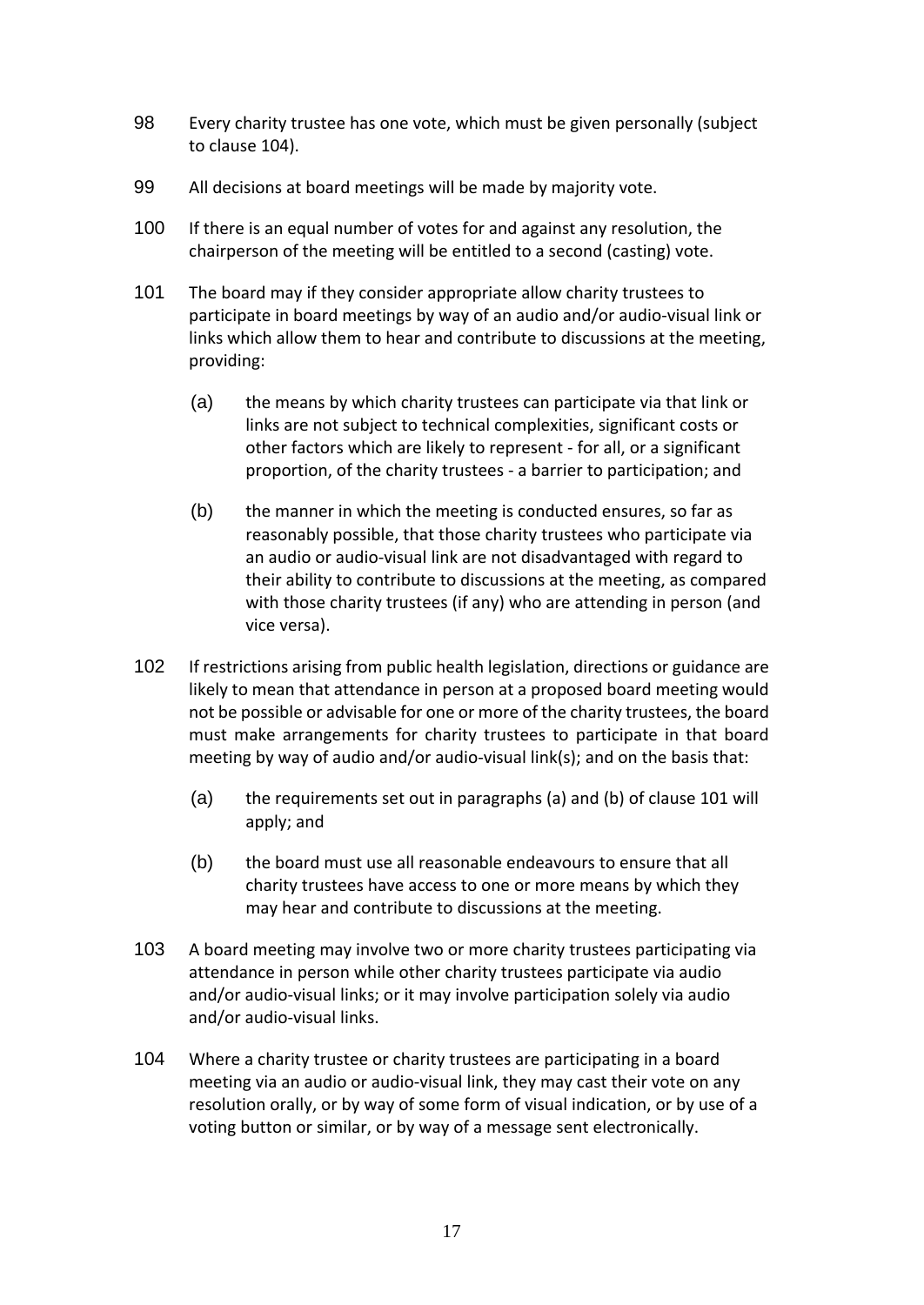- 105 The board may, at its discretion, allow any person to attend (whether in person or by way of an audio or audio-visual link) and speak at a board meeting notwithstanding that they are not a charity trustee - but on the basis that they must not participate in decision-making.
- 106 A charity trustee must not vote at a board meeting (or at a meeting of a subcommittee) on any resolution which relates to a matter in which they have a personal interest or duty which conflicts (or may conflict) with the interests of the organisation; they must withdraw from the meeting while an item of that nature is being dealt with.
- 107 For the purposes of clause 106:
	- (a) an interest held by an individual who is "connected" with the charity trustee under section 68(2) of the Charities and Trustee Investment (Scotland) Act 2005 (husband/wife, partner, child, parent, brother/sister etc) shall be deemed to be held by that charity trustee;
	- (b) a charity trustee will be deemed to have a personal interest in relation to a particular matter if a body in relation to which they are an employee, director, member of the management committee, officer or elected representative has an interest in that matter.
- 108 The principles set out in clause 56 (technical objections to remote participation) shall apply in relation to remote participation and voting at board meetings, as if each reference in that clause to a member were a reference to a charity trustee and each reference in that clause to a members' meeting were a reference to a board meeting.
- 109 A resolution agreed to in writing (or by e-mail) by a majority of the charity trustees then in office shall (subject to clauses 110 and 111) be as valid as if duly passed at a board meeting.
- 110 A resolution under clause 109 shall not be valid unless a copy of the resolution was circulated to all of the charity trustees, along with a cut-off time (which must be reasonable in the circumstances) for notifications under clause 111.
- 111 If a resolution is circulated to the charity trustees under clause 110, any one or more charity trustees may, following receipt of a copy of the resolution, notify the secretary that they consider that a board meeting should be held to discuss the matter which is the subject of the resolution; and if any such notification is received by the secretary prior to the cut-off time:
	- (a) the secretary must convene a board meeting accordingly, and on the basis that it will take place as soon as reasonably possible;
	- (b) the resolution cannot be treated as valid under clause 109 unless and until that board meeting has taken place;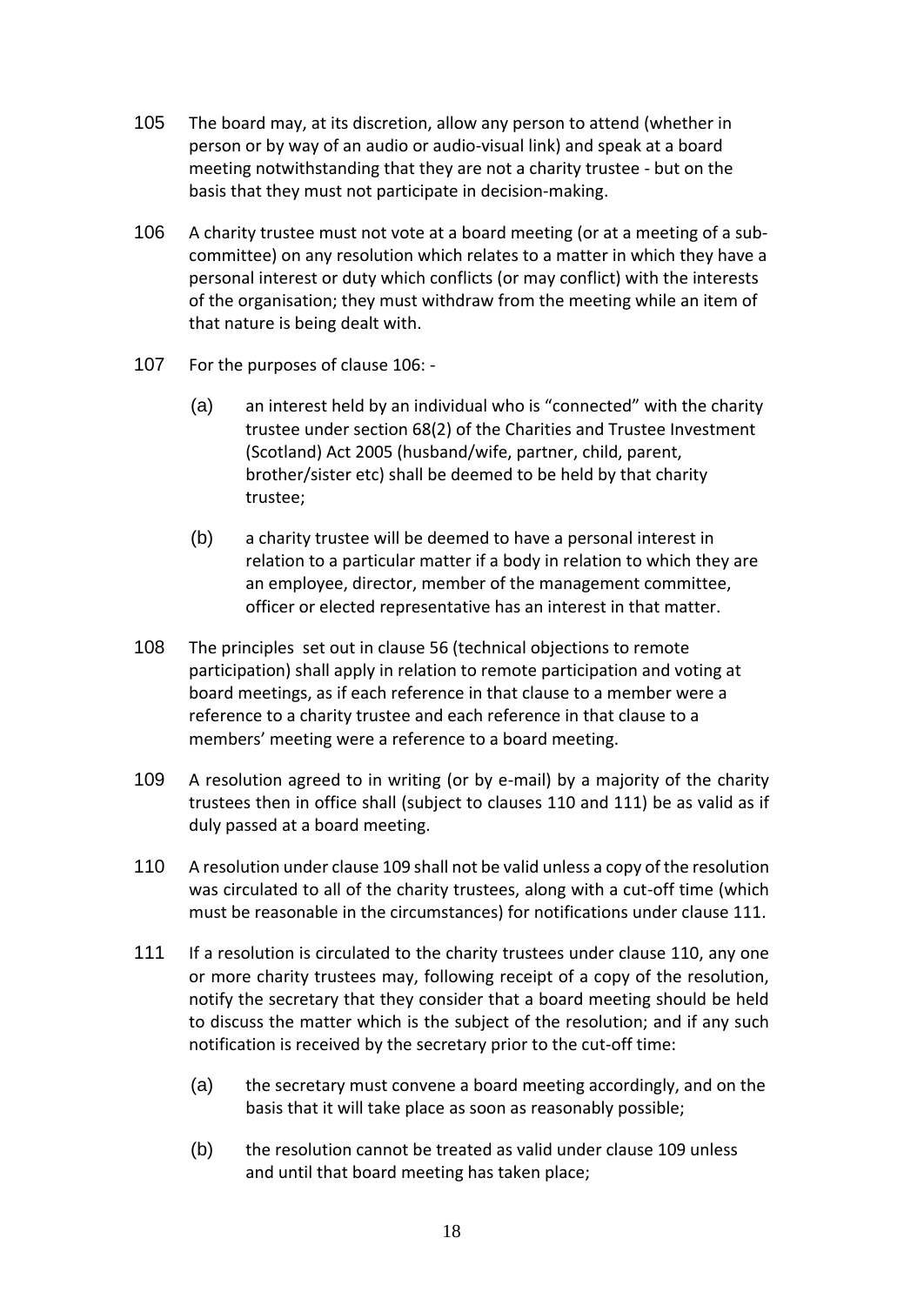(c) the board may (if they consider appropriate, on the basis of the discussions at the meeting) resolve at that board meeting that the resolution should be treated as invalid, notwithstanding that it had previously been agreed to in writing (or by e-mail) by a majority of the charity trustees then in office.

### **Minutes**

- 112 The board must ensure that proper minutes are kept in relation to all board meetings and meetings of sub-committees.
- 113 The minutes to be kept under clause 112 must include the names of those present; and (so far as possible) should be signed by the chairperson of the meeting.

#### **ADMINISTRATION**

#### **Delegation to sub-committees**

- 114 The board may delegate any of their powers to sub-committees; a subcommittee must include at least one charity trustee, but other members of a sub-committee need not be charity trustees.
- 115 The board may also delegate to the chair of the organisation (or the holder of any other post) such of their powers as they may consider appropriate.
- 116 When delegating powers under clause 114 or 115, the board must set out appropriate conditions (which must include an obligation to report regularly to the board).
- 117 Any delegation of powers under clause 114 or 115 may be revoked or altered by the board at any time.
- 118 The rules of procedure for each sub-committee, and the provisions relating to membership of each sub-committee, shall be set by the board.

#### **Operation of accounts**

- 119 Subject to clause 120, the signatories set out in the "Empty Kitchens Full Hearts Governance Framework" will be required in relation to all operations (other than the lodging of funds) on the bank and building society accounts held by the organisation.
- 120 Where the organisation uses electronic facilities for the operation of any bank or building society account, the authorisations required for operations on that account must be consistent with the approach reflected in clause 119.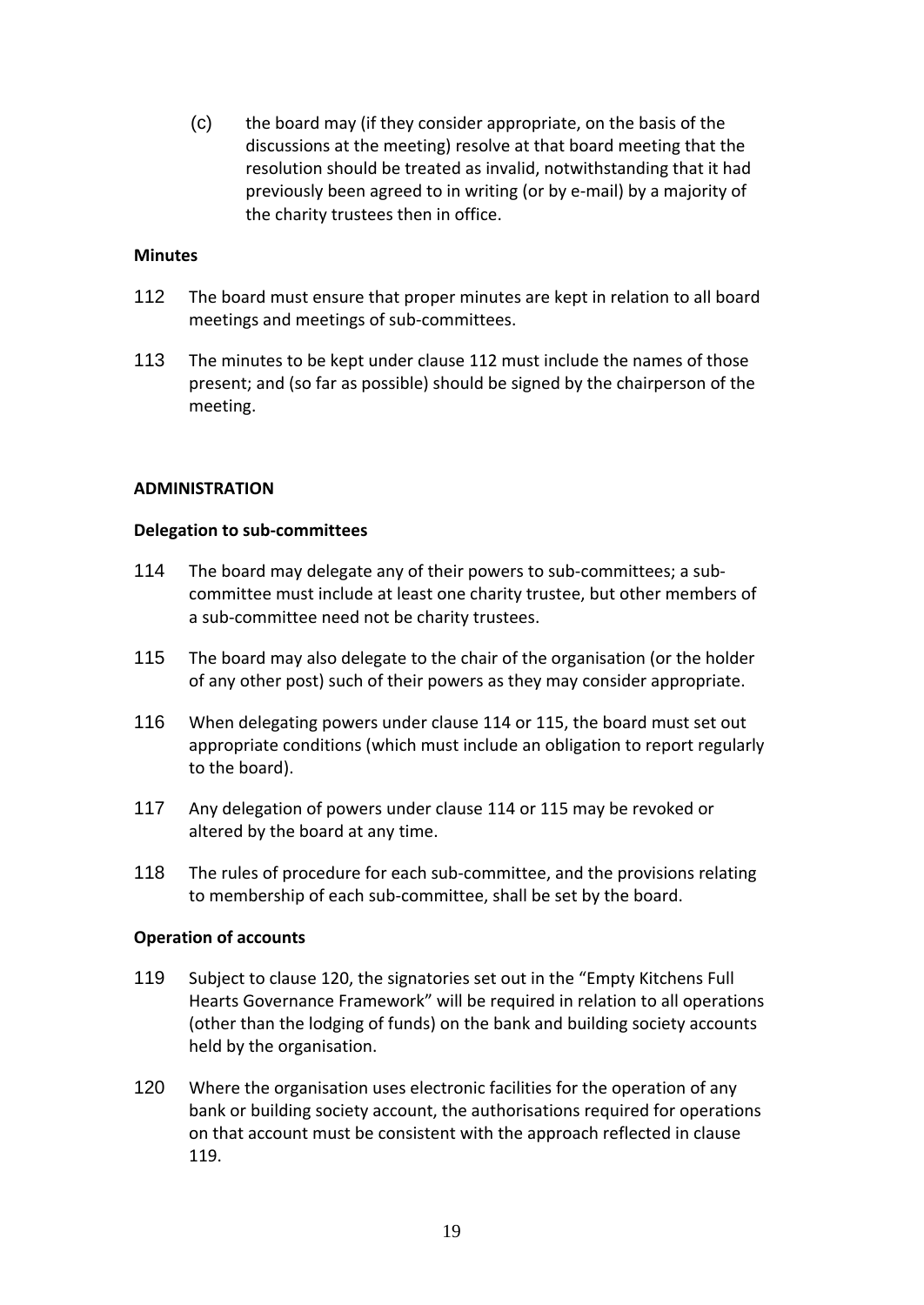## **Accounting records and annual accounts**

- 121 The board must ensure that proper accounting records are kept, in accordance with all applicable statutory requirements.
- 122 The board must prepare annual accounts, complying with all relevant statutory requirements; if an audit is required under any statutory provisions (or if the board consider that an audit would be appropriate for some other reason), the board should ensure that an audit of the accounts is carried out by a qualified auditor.

## **MISCELLANEOUS**

## **Winding-up**

- 123 If the organisation is to be wound up or dissolved, the winding-up or dissolution process will be carried out in accordance with the procedures set out under the Charities and Trustee Investment (Scotland) Act 2005.
- 124 Any surplus assets available to the organisation immediately preceding its winding up or dissolution must be used for purposes which are the same as or which closely resemble - the purposes of the organisation as set out in this constitution.

## **Alterations to the constitution**

- 125 This constitution may (subject to clause 126) be altered by resolution of the members passed at a members' meeting (subject to achieving the two thirds majority referred to in clause 50) or by way of a written resolution of the members.
- 126 The Charities and Trustee Investment (Scotland) Act 2005 prohibits taking certain steps (e.g. change of name, an alteration to the purposes, amalgamation, winding-up) without the consent of the Office of the Scottish Charity Regulator (OSCR).

## **Interpretation**

- 127 References in this constitution to the Charities and Trustee Investment (Scotland) Act 2005 should be taken to include: -
	- (a) any statutory provision which adds to, modifies or replaces that Act; and
	- (b) any statutory instrument issued in pursuance of that Act or in pursuance of any statutory provision falling under paragraph (a) above.